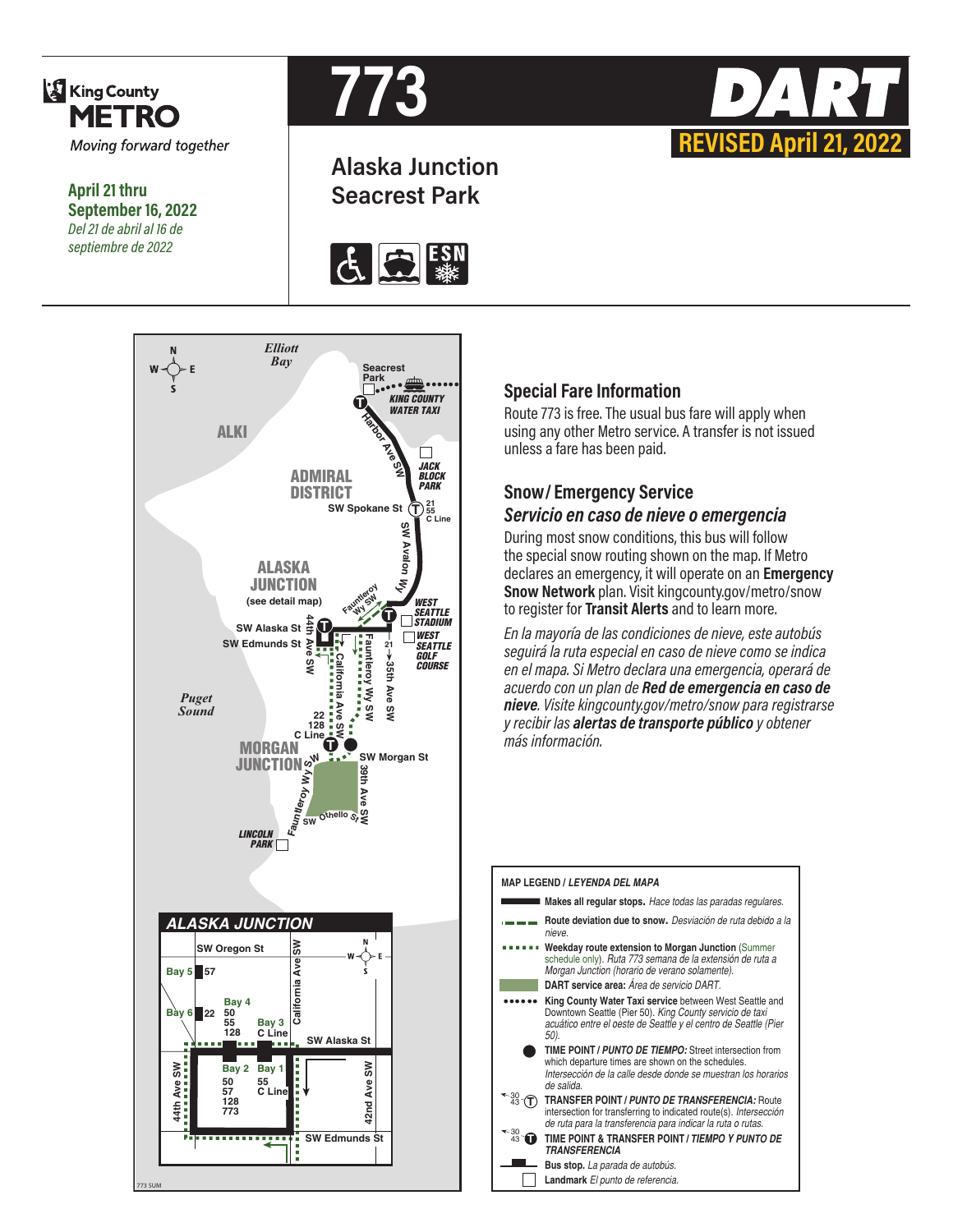# Route 773 Monday thru Friday to Seacrest Park

*Servicio de lunes a viernes a Seacrest Park*

|                                                        | <b>Morgan</b>                             | West                              | <b>Seacrest</b>                   |
|--------------------------------------------------------|-------------------------------------------|-----------------------------------|-----------------------------------|
|                                                        | Junction                                  | <b>Seattle</b>                    | Park                              |
| Alaska<br>Junction<br>Bay 2                            | Fauntleroy<br>Way SW &<br>SW Morgan<br>St | 35th Ave SW<br>& SW Avalon<br>Way | Seacrest<br>Marina<br>Parking Lot |
| Stop #31811                                            | Stop #18990                               | Stop #22820                       | Stop #6071                        |
| 5:55                                                   |                                           | 5:59                              | 6:08                              |
| 6:29                                                   |                                           | 6:33                              | 6:43                              |
| 7:03                                                   |                                           | 7:07                              | 7:18                              |
| 7:38                                                   | $\overline{a}$                            | 7:42                              | 7:53                              |
| 8:13                                                   |                                           | 8:17                              | 8:28                              |
| 8:48                                                   |                                           | 8:52                              | 9:03                              |
| 10:28                                                  | 10:33                                     | 10:39                             | 10:47                             |
| 11:28                                                  | 11:33                                     | 11:39                             | 11:47                             |
| 12:28                                                  | 12:33                                     | 12:39                             | 12:47                             |
| 1:28<br>2:28<br>3:25                                   | 1:33<br>2:33                              | 1:39<br>2:39<br>3:29              | 1:47<br>2:47<br>3:37              |
| 4:04                                                   |                                           | 4:08                              | 4:17                              |
| 4:44                                                   |                                           | 4:48                              | 4:57                              |
| 5:24                                                   |                                           | 5:28                              | 5:37                              |
| 6:04                                                   | ٠                                         | 6:08                              | 6:17                              |
| 6:44 b                                                 |                                           | 6:48 b                            | 6:57 h                            |
| 7:37b                                                  |                                           | 7:41h                             | 7:50b                             |
| 8:38b                                                  |                                           | 8:42b                             | 8:50b                             |
| 9:38b                                                  |                                           | 9:42b                             | 9:50b                             |
| 10:40b                                                 |                                           | 10:44b                            | 10:52b                            |
| <b>Bold PM time</b><br><b>Operates on Friday only.</b> |                                           |                                   |                                   |
| b                                                      |                                           |                                   |                                   |

# Route 773 Saturday to Seacrest Park

*Servicio de al sábado a Seacrest Park*

|                                                                                                                                                      | West<br><b>Seattle</b>                                                                                                          | <b>Seacrest</b><br>Park                                                                                                                              |
|------------------------------------------------------------------------------------------------------------------------------------------------------|---------------------------------------------------------------------------------------------------------------------------------|------------------------------------------------------------------------------------------------------------------------------------------------------|
| Alaska<br>Junction<br>Bay 2                                                                                                                          | 35th Ave SWl<br>& SW Avalon<br>Way                                                                                              | Seacrest<br>Marina<br>Parking Lot                                                                                                                    |
| Stop #31811                                                                                                                                          | Stop #22820                                                                                                                     | Stop #6071                                                                                                                                           |
| 8:43<br>9:23<br>9:43<br>10:23<br>10:43<br>:23<br>.43<br>2:18<br>12:43<br>1:02<br>:48<br>2:18<br>2:44<br>3:18<br>3:44<br>4:18<br>4:44<br>5:18<br>5:44 | 8:47<br>9:27<br>9:47<br>10:2<br>2:22<br>12:4<br>ĥ<br>-31<br>:52<br>2:22<br>2:48<br>3:22<br>3:48<br>4:22<br>4:48<br>5:22<br>5:48 | 8:55<br>9:35<br>9:55<br>10:35<br>0:55<br>:35<br>.55<br>2:30<br>12:55<br>- 39<br>2:00<br>2:30<br>2:56<br>3:30<br>3:56<br>4:30<br>4:56<br>5:30<br>5:56 |
| 6:18<br>6:44<br>7:18<br>7:44                                                                                                                         | 6:22<br>6:48<br>7:22<br>7:48                                                                                                    | 6:30<br>6:56<br>7:30<br>7:56                                                                                                                         |
| 8:44<br>9:44<br>10:44                                                                                                                                | 8:48<br>9:48<br>10:48                                                                                                           | 8:56<br>9:56<br>10:56                                                                                                                                |
| <b>Bold PM time</b>                                                                                                                                  |                                                                                                                                 |                                                                                                                                                      |

# Route 773 Saturday to Alaska Junction

*Servicio de al sábado a Alaska Junction*

| <b>Seacrest</b><br>Park | West<br><b>Seattle</b> |             |  |
|-------------------------|------------------------|-------------|--|
| Seacrest                | 35th Ave SW            | Alaska      |  |
| Marina                  | & SW Avalon            | Junction    |  |
| Parking Lot             | Way                    | Bay 2       |  |
| Stop #6071              | Stop #22830            | Stop #31811 |  |
| 8:51                    | 9:00                   | 9:04        |  |
| 9:11                    | 9:20                   | 9:24        |  |
| 9:51                    | 10:00                  | 10:04       |  |
| 10:11                   | 10:20                  | 10:24       |  |
| 10:51                   | 11:00                  | 11:04       |  |
| 11:13                   | 11:23                  | 11:27       |  |
| 11:53                   | 12:03                  | 12:07       |  |
| 12:13                   | 12:23                  | 12:27       |  |
| 12:48                   | 12:58                  | 1:02        |  |
| 1:13                    | 1:23                   | 1:27        |  |
| 1:34                    | 1:44                   | 1:48        |  |
| 2:00                    | 2:10                   | 2:14        |  |
| 2:30                    | 2:40                   | 2:44        |  |
| 3:00                    | 3:10                   | 3:14        |  |
| 3:30                    | 3:40                   | 3:44        |  |
| 4:00                    | 4:10                   | 4:14        |  |
| 4:30                    | 4:40                   | 4:44        |  |
| 5:00                    | 5:10                   | 5:14        |  |
| 5:30                    | 5:40                   | 5:44        |  |
| 6:00                    | 6:10                   | 6:14        |  |
| 6:30                    | 6:40                   | 6:44        |  |
| 7:00                    | 7:10                   | 7:14        |  |
| 7:30                    | 7:40                   | 7:44        |  |
| 8:00                    | 8:10                   | 8:14        |  |
| 9:00                    | 9:10                   | 9:14        |  |
| 10:00                   | 10:10                  | 10:14       |  |
| 11:00                   | 11:10                  | 11:14       |  |
| <b>Bold PM time</b>     |                        |             |  |

# Route 773 Monday thru Friday to Alaska Junction

*Servicio de lunes a viernes a Alaska Junction*

| <b>Seacrest</b>                      | West                              | <b>Morgan</b>                                  |                             |
|--------------------------------------|-----------------------------------|------------------------------------------------|-----------------------------|
| Park                                 | <b>Seattle</b>                    | Junction                                       |                             |
| Seacrest<br>Marina<br>Parking Lot    | 35th Ave SW<br>& SW Avalon<br>Wav | California<br>Ave SW &<br>Fauntleory<br>Way SW | Alaska<br>Junction<br>Bay 2 |
| Stop #6071                           | Stop #22830                       | Stop #19790                                    | Stop #31811                 |
| 6:13                                 | 6:22                              |                                                | 6:26                        |
| 6:48                                 | 6:57                              |                                                | 7:01                        |
| 7:23                                 | 7:32                              |                                                | 7:36                        |
| 7:58                                 | 8:07                              | 9:22                                           | 8:11                        |
| 8:33                                 | 8:42                              |                                                | 8:46                        |
| 9:08                                 | 9:16                              |                                                | 9:29                        |
| 10:50                                | 10:58                             | 11:04                                          | 11:11                       |
| 11:50                                | 11:58                             | 12:04                                          | 12:11                       |
| 12:50                                | 12:58                             | 1:04                                           | 1:11                        |
| 1:50<br>2:50<br>3:40                 | 1:58<br>2:58<br>3:50              | 2:04<br>3:04                                   | 2:11<br>3:11<br>3:54        |
| 4:20                                 | 4:29                              |                                                | 4:33                        |
| 5:00                                 | 5:09                              |                                                | 5:13                        |
| 5:40                                 | 5:49                              |                                                | 5:53                        |
| 6:20                                 | 6:29                              |                                                | 6:33                        |
| 7:00 b                               | 7:09 b                            |                                                | 7:13h                       |
| 7:52h                                | 8:01h                             |                                                | 8:05 b                      |
| 8:52b                                | 9:01b                             |                                                | 9:05b                       |
| 9:52 b                               | 10:01b                            |                                                | 10:05b                      |
| 11:00b                               | 11:09b                            |                                                | 11:13b                      |
| <b>Bold PM time</b>                  |                                   |                                                |                             |
| <b>Operates on Friday only.</b><br>b |                                   |                                                |                             |

# **Holiday Information** *Información sobre días festivos*

This route will operate its Sunday schedule on the following holidays. *Esta ruta operará según su horario de domingo en los siguientes días festivos.*

| <b>Memorial Day</b>     | May 30          |
|-------------------------|-----------------|
| Día de los Caídos       | 30 de mayo      |
| Independence Day        | July 4          |
| Día de la independencia | 4 de julio      |
| Labor Day               | September 5     |
| Día del Trabajo         | 5 de septiembre |

# Route 773 Sunday to Seacrest Park

*Servicio de domingo a Seacrest Park*

|                                                                                                                                                                                   | West<br><b>Seattle</b>                                                                                                                                                            | <b>Seacrest</b><br>Park                                                                                                                                                            |
|-----------------------------------------------------------------------------------------------------------------------------------------------------------------------------------|-----------------------------------------------------------------------------------------------------------------------------------------------------------------------------------|------------------------------------------------------------------------------------------------------------------------------------------------------------------------------------|
| Alaska<br>Junction<br>Bay 2                                                                                                                                                       | 35th Ave SW<br>& SW Avalon<br>Way                                                                                                                                                 | Seacrest<br>Marina<br>Parking Lot                                                                                                                                                  |
| Stop #31811                                                                                                                                                                       | Stop #22820                                                                                                                                                                       | Stop #6071                                                                                                                                                                         |
| 8:43<br>9:23<br>9:43<br>10:23<br>10:43<br>1:23<br>11:43<br>12:18<br>12:43<br>1:02<br>1:27<br>1:48<br>2:18<br>2:44<br>3:18<br>3:44<br>4:18<br>4:44<br>5:18<br>5:44<br>6:18<br>6:44 | 8:47<br>9:27<br>9:47<br>10:27<br>10:47<br>1:27<br>11:47<br>12:22<br>12:47<br>1:06<br>1:31<br>1:52<br>2:22<br>2:48<br>3:22<br>3:48<br>4:22<br>4:48<br>5:22<br>5:48<br>6:22<br>6:48 | 8:55<br>9:35<br>9:55<br>10:35<br>10:55<br>11:35<br>11:55<br>12:30<br>12:55<br>1:14<br>1:39<br>2:00<br>2:30<br>2:56<br>3:30<br>3:56<br>4:30<br>4:56<br>5:30<br>5:56<br>6:30<br>6:56 |
| <b>Bold PM time</b>                                                                                                                                                               |                                                                                                                                                                                   |                                                                                                                                                                                    |

# Route 773 Sunday to Alaska Junction

*Servicio de domingo a Alaska Junction*

| <b>Seacrest</b>     | West           |                |
|---------------------|----------------|----------------|
| Park                | <b>Seattle</b> |                |
| Seacrest            | 35th Ave SW    | Alaska         |
| Marina              | & SW Avalon    | Junction       |
| Parking Lot         | Way            | Bay 2          |
| Stop #6071          | Stop #22830    | Stop #31811    |
| 8:51                | 9:00           | 9:04           |
| 9:11<br>9:51        | 9:20<br>10:00  | 9:24<br>10:04  |
| 10:11               | 10:20          | 10:24          |
| 10:51               | 11:00          | 11:04          |
| 11:13<br>11:53      | 11:23<br>12:03 | 11:27<br>12:07 |
| 12:13               | 12:23          | 12:27          |
| 12:48               | 12:58          | 1:02           |
| 1:13<br>1:34        | 1:23           | 1:27           |
| 2:00                | 1:44<br>2:10   | 1:48<br>2:14   |
| 2:30                | 2:40           | 2:44           |
| 3:00                | 3:10           | 3:14           |
| 3:30<br>4:00        | 3:40<br>4:10   | 3:44<br>4:14   |
| 4:30                | 4:40           | 4:44           |
| 5:00                | 5:10           | 5:14           |
| 5:30<br>6:00        | 5:40<br>6:10   | 5:44<br>6:14   |
| 6:30                | 6:40           | 6:44           |
| 7:00                | 7:10           | 7:14           |
| <b>Bold PM time</b> |                |                |